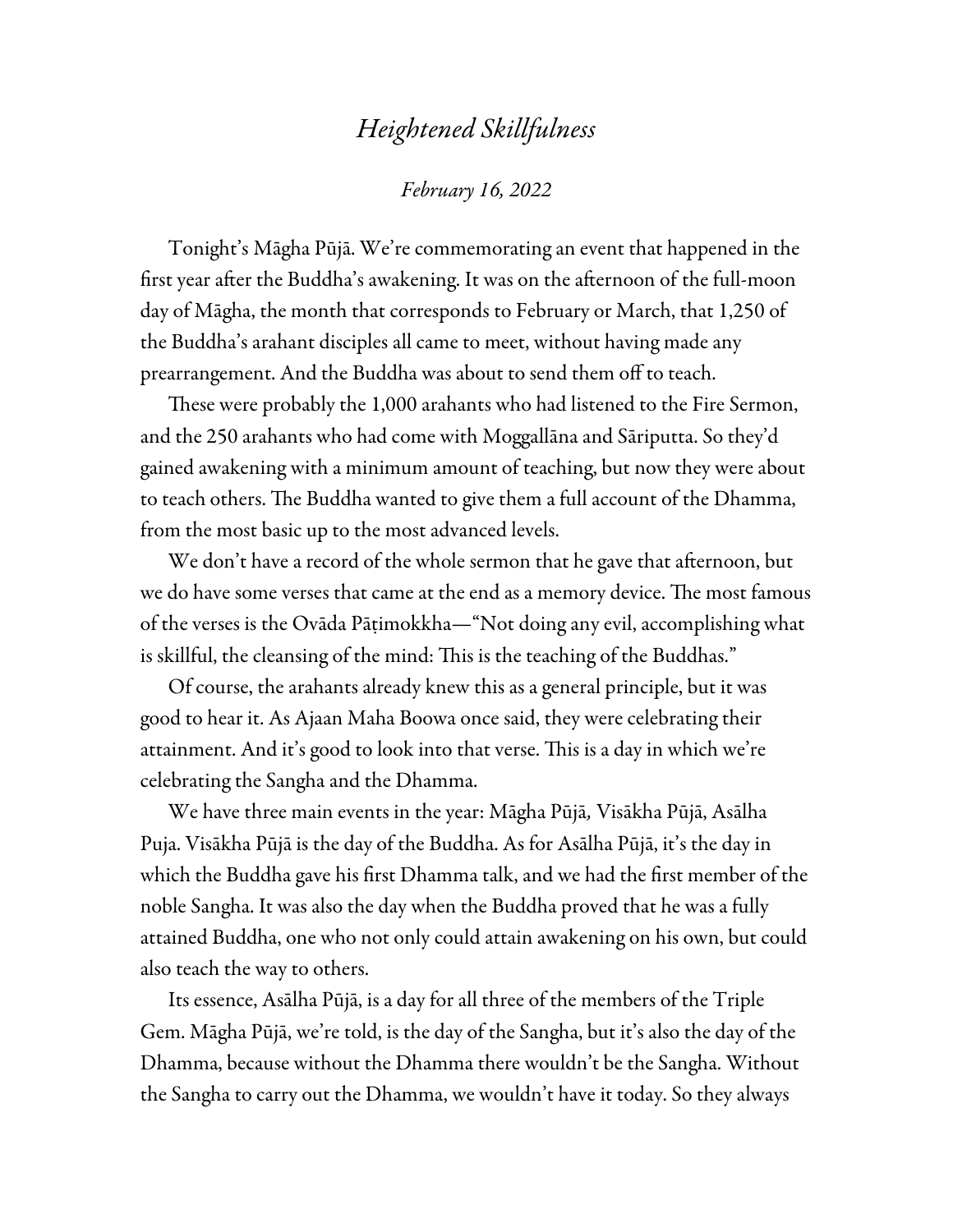go together.

So what was that Dhamma? It starts with avoiding all evil. Anything that's unskillful—in thought, word, or deed—you try to avoid. You don't say, "Well, I have enough goodness already in me that I can afford to be lenient on some things"—in other words, to be unskillful in some areas—but who wants pain in any situation? Who wants suffering in any situation?

When you really have seen the Dhamma, you realize that you don't want to do anything at all that would be unskillful, anything that would be harmful. That's why you get on the path.

As for developing skillfulness fully: You develop your virtue, you develop your generosity, and you train the mind in meditation. Specifically you train the mind in the *brahma-viharas*. This is *kusala,* skillfulness, leading to rebirth, a good rebirth.

With generosity, you can be generous with your material things; you can be generous with your time, with your energy, with your knowledge, with your forgiveness. As for virtue, you hold to the five precepts: You don't kill, steal, engage in illicit sex, engage in lying, or take intoxicants. With the development of goodwill, you try to develop goodwill for all, without exception. You realize if you have ill will for anybody at all, you're going to act in unskillful ways based on that ill will. That then becomes your karma.

So you don't think about whether someone does or doesn't deserve your goodwill. You're generous with your goodwill to all. In fact, there are ways in which you can see that all three of these forms of making merit—doing what's skillful, virtue, and the development of goodwill—are forms of generosity.

With virtue, you're giving safety to everybody. With the development of goodwill, you're freely giving your good intentions regardless of whether people wish you well in return. Now, people may sometimes look down on you for observing the precepts, or may think that you're weak because you're developing goodwill even for people who have harmed you, but you don't let their opinion sway you. You realize that what matters is the goodness of your actions.

But then the Buddha goes beyond that, to the cleansing of the mind, which suggests that here he's talking about more than simple skillfulness. In fact, you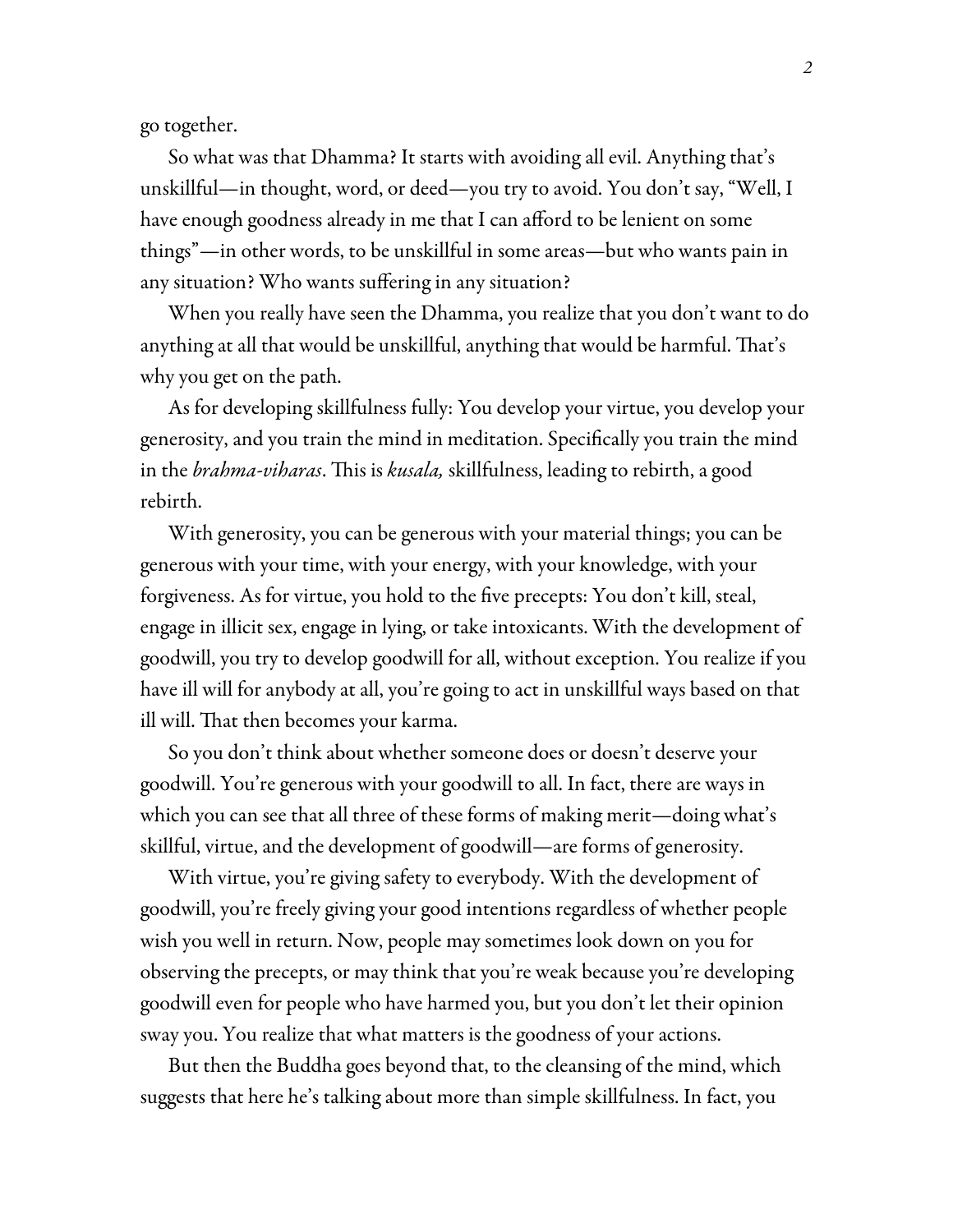could say this is the part that goes beyond skillfulness—or you could say that it's skillfulness of a very special kind.

After all, when the Buddha was searching for nibbāna, he kept framing his search as the search for what is skillful. Of course, that's skillful in the ultimate degree.

When we think about skillfulness, we think about that question the Buddha has you ask to develop discernment: "What when I do it will be for my long-term welfare and happiness?" Now, the "long-term" could be long-term in s*amsāra*, but here you go beyond that to a higher level of skill: long-term in the sense of not changing at all because it's outside of time. In this case, you heighten the way in which you practice your generosity, your virtue, and your meditation.

In terms of generosity, you look at your motivation. Instead of giving away good things in hopes of getting good things back, you think less about the things, and more about the quality of mind you're developing as you develop generosity. It's a spacious mind. It feels good. The mind becomes serene. You want to get it to the point where generosity is simply an ornament for the mind. In other words, you don't need to feed even on the internal rewards of generosity. It's just a natural expression of the mind that has gained awakening and sees that generosity is a good thing. It doesn't even need to think about the fact that it's a good thing, it's just natural to that state of mind. We're talking about the mind of a nonreturner here.

As for virtue, heightened virtue relates to the virtues of a stream-enterer: virtues that are pleasing or appealing to the noble ones. They're untorn, unbroken, unsplattered. In other words, you really hold to the five precepts, but the way you hold them is qualified in two ways. On the one hand, you practice virtue in a way that's liberating, conducive to concentration. In other words, even though you are scrupulous in following the precepts, you're not tied up in your scruples because you realize that virtue is a matter of your intentions. When you're clear about your intentions, then that kind of virtue really is conducive to concentration, really is liberating.

There's another passage where the Buddha says that on this level you are virtuous, but you're not made of your virtue. In other words, you don't have to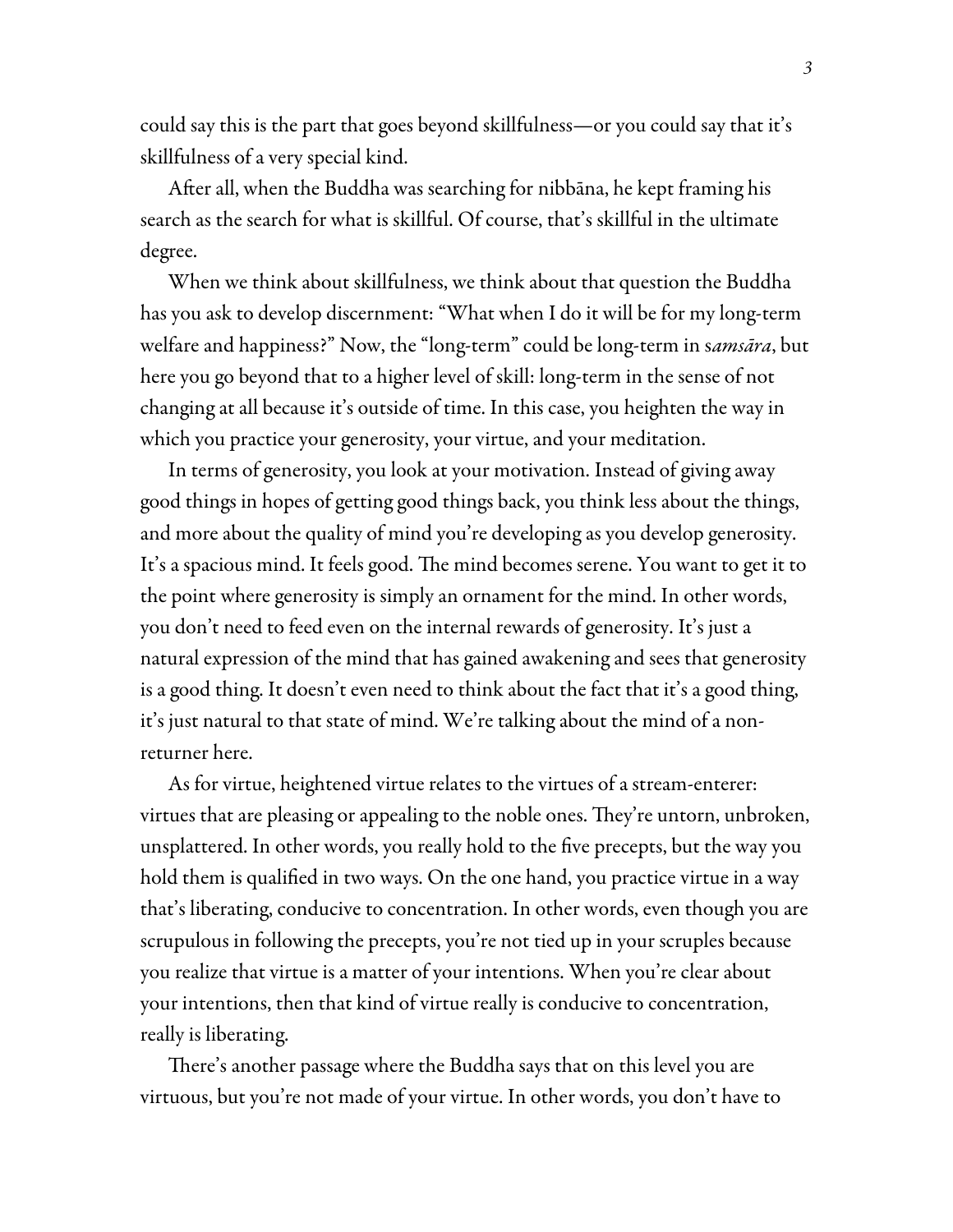take pride in your virtue. You don't have to make it part of your self-identity. It's simply a natural expression of what you see has to be done.

You don't think about how you're a better person than others who don't observe the precepts. You're clear about your own intentions that you're doing this for the sake of liberation, for the sake of developing good qualities of the mind. After all, what kind of virtue is conducive to concentration? One where you really are mindful to keep your precept in mind, you really are alert to your intentions and your actions, and you're ardent in doing this well. Those are the three qualities you need in order to establish mindfulness and to get the mind to settle down.

And then finally meditation: You meditate not simply to give the mind a good place to stay, but you're developing both tranquility and insight as you get the mind into concentration. You try to understand what you're doing, in terms of bodily fabrication—the way you breathe; verbal concentration—the way you talk to yourself; and mental fabrication—the perceptions and feelings you apply to the meditation, the perceptions that help you hold the breath in mind: how you picture the breath to yourself, the way it either originates outside and comes into the body, or the breath that originates in the body itself. Sometimes it seems as if it originates at certain centers in the body; other times it seems like every cell is a spot where the breath originates. You hold on to whichever perception of the breath calms the mind.

You're clear about your perceptions and you're clear about how you relate to the feelings that arise. There's a feeling of ease, which you allow to spread through the body, saturate the body, but you don't leave the breath. You don't let the pleasure that comes from the concentration overwhelm the mind. You let it do its work on its own as you keep on doing your work.

When the mind is firmly settled in, then, as the Buddha says, you step back. The image he gives is of a person sitting looking at someone lying down, or a person standing looking at someone sitting. You step back and observe your mind in concentration to see that it, too, is fabricated.

You do this for the sake of going beyond the concentration itself. Because you realize that as long as you stay in *saṁsāra*, in this running around that we do, no